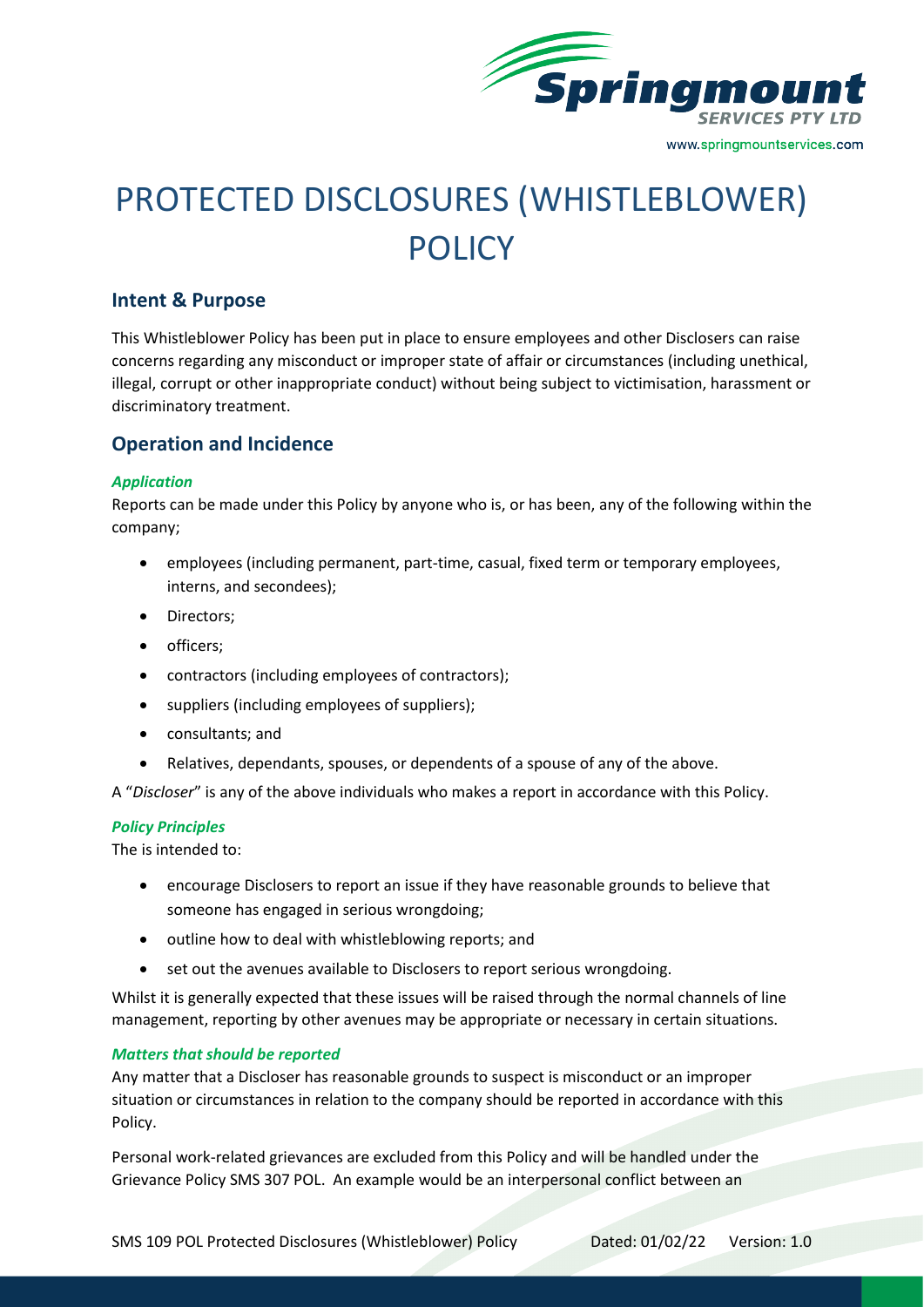

employee, or a decision relating to employment or engagement, such as a remuneration, transfer, promotion or disciplinary action of an employee. These types of grievances would follow the company Complaints and Grievances Procedure

## *Reportable Conduct*

Means any conduct in relation to Springmount Services that includes:

- dishonest, fraudulent or corrupt activities
- illegal activity such as theft, drug sale or use, violence, harassment or intimidation, criminal damage to property or other breaches of state or federal law;
- unethical conduct or in breach of Springmount Services' policies such as bribery, dishonestly altering company records or data, adopting questionable accounting practices or wilfully breaching Springmount Services' Code of Conduct or other policies or procedures;
- activity which is potentially damaging to Springmount Services, a Springmount Services employee or a third party, such as unsafe work practices, environmental damage, health risks or abuse of Springmount Services property or resources;
- abuse of authority;
- harassment, discrimination, victimisation or bullying.

## *Reasonable Grounds*

A Discloser must have reasonable grounds for a report made under this Policy. A mere allegation with no supporting information is unlikely to be considered as having reasonable grounds. However, a Discloser does not need to prove their allegations. A Discloser will still qualify for protection under this Policy even if their disclosure turns out to be incorrect.

**False Reports** The reporting of false information is taken very seriously by Springmount Services. Individuals who deliberately or knowingly report false information will not be able to access the protections available under this Policy for Disclosers, or any legal protections, and individuals who are employees, officers or contractors of the company may be subject to disciplinary action or termination of engagement.

## *Guidelines*

Whistleblowing should be reported and managed in accordance with the company's Whistleblower Guidelines.

# **Subordinate documents**

- SMS 3071 DOC Complaints and Grievances Procedure
- SMS 1091 DOC Whistleblower Guidelines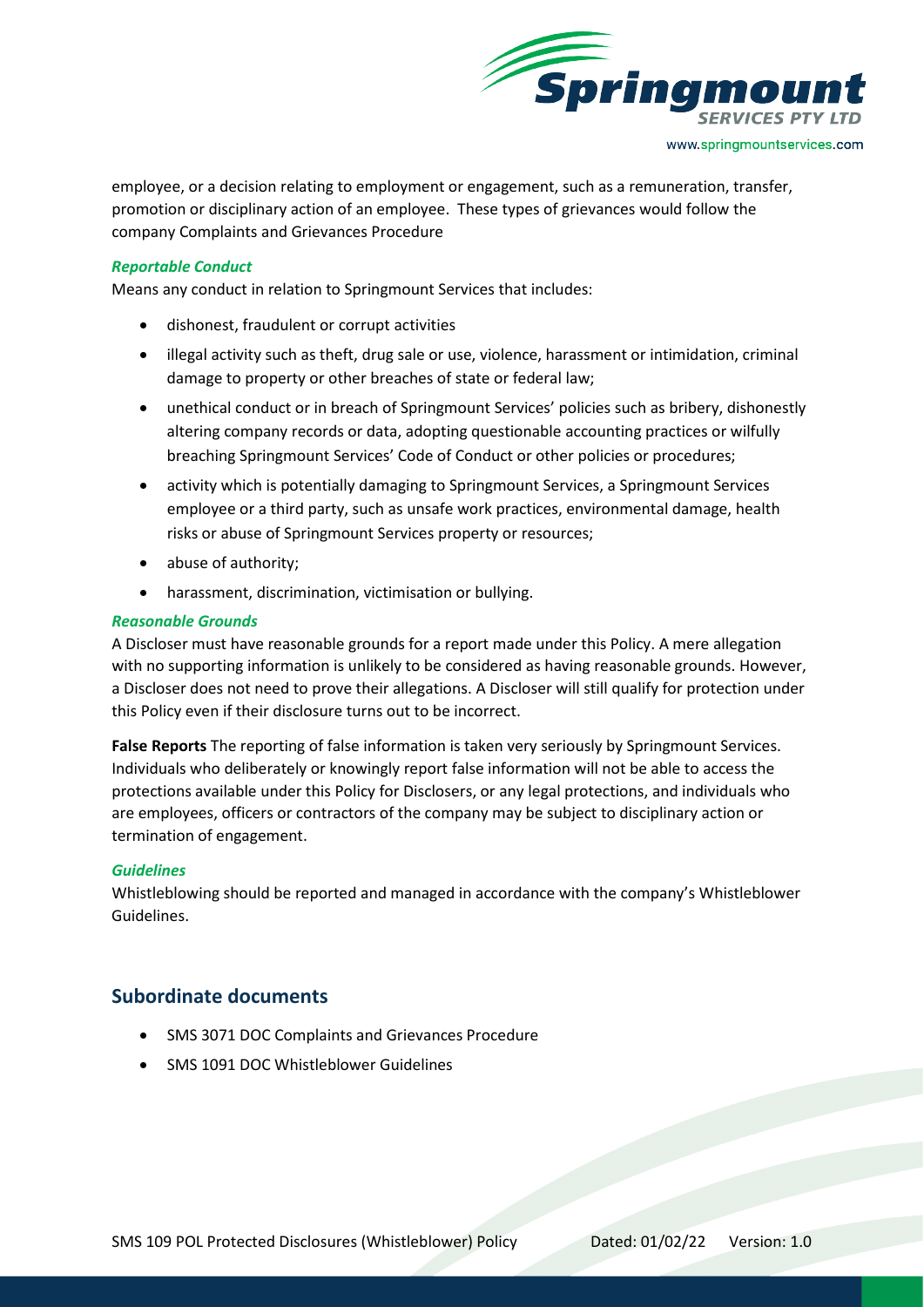

# **RACI**

| Responsible | It is the responsibility of the Operations Manager to implement, maintain and     |
|-------------|-----------------------------------------------------------------------------------|
|             | communicate this policy.                                                          |
|             |                                                                                   |
| Accountable | The final authority for this policy lies with the Managing Director.              |
|             |                                                                                   |
| Consulted   | When making changes to this policy, a consultation should be carried out with the |
|             | leadership team.                                                                  |
|             |                                                                                   |
| Informed    | All changes to this policy should be communicated to all leaders.                 |
|             |                                                                                   |

Springmount Services respects the privacy of our people and clients and has established systems and procedures to protect their privacy. We will comply with our legal requirements regardless of jurisdiction or circumstances.

In accordance with the national and state Privacy Principles, Springmount Services will:

- Only collect personal information from you with your prior knowledge and consent.
- Only use personal information provided by you for the purposes for which it was collected.
- Not disclose your personal information to a third party without your consent.
- Not disclose your personal information to other institutions and authorities except if required by law or other regulation.
- Remove personal information from our records when it is no longer required (except when archiving is required).
- Use our best endeavours to protect the personal information that the company have under our control from unauthorised access and improper use.

## *Breach of The Policy*

Breach of this policy may be regarded as misconduct, leading to disciplinary action which may result in termination of employment or engagement. An individual may also be exposed to criminal or civil liability for a breach of relevant legislation.